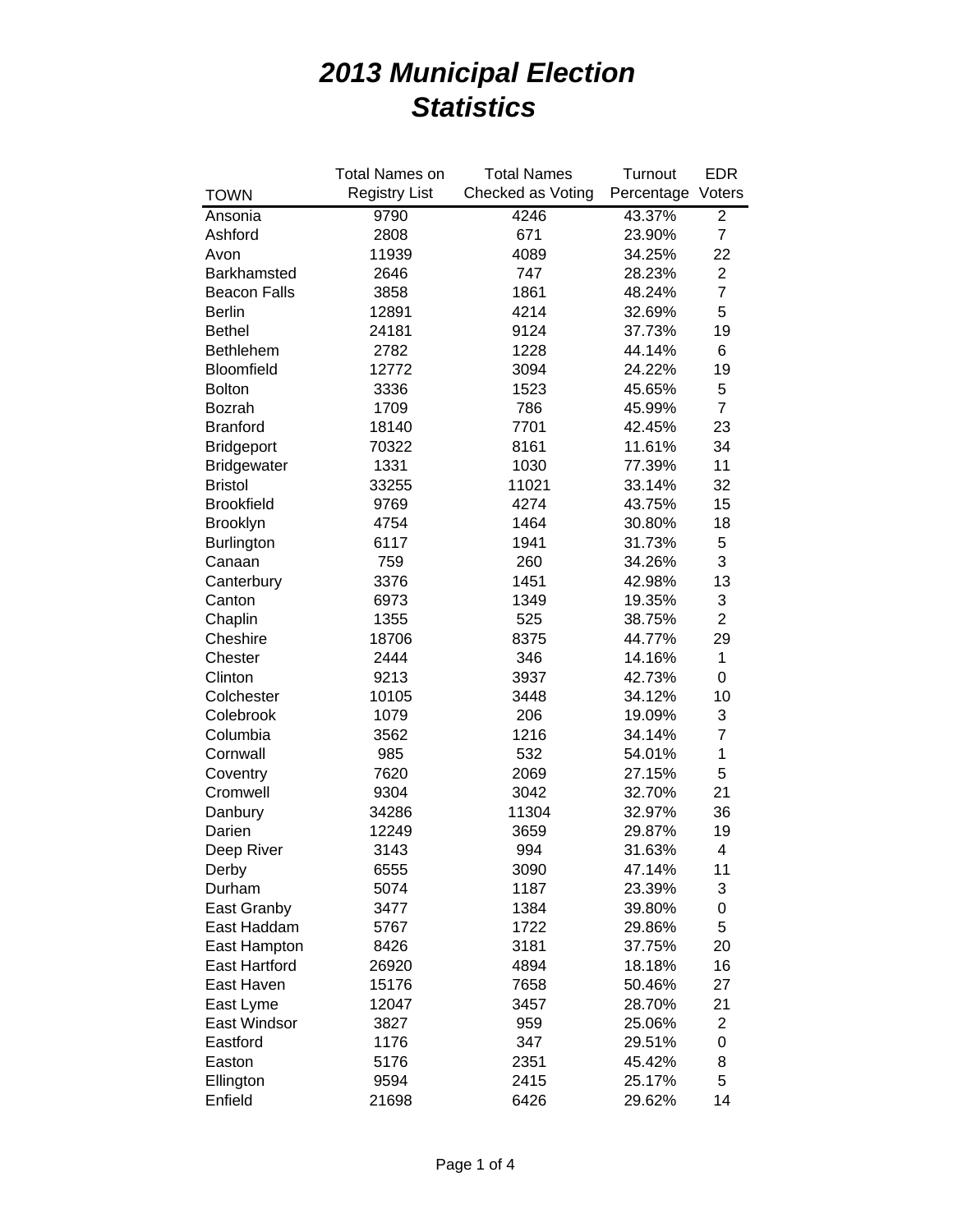|                      | <b>Total Names on</b> | <b>Total Names</b> | Turnout    | <b>EDR</b>     |
|----------------------|-----------------------|--------------------|------------|----------------|
| <b>TOWN</b>          | <b>Registry List</b>  | Checked as Voting  | Percentage | Voters         |
| Essex                | 4620                  | 1675               | 36.26%     | 1              |
| Fairfield            | 36839                 | 10775              | 29.25%     | 33             |
| Farmington           | 17246                 | 5204               | 30.18%     | 22             |
| Franklin             | 1212                  | 404                |            | $\mathbf{1}$   |
| Glastonbury          | 21803                 | 5266               | 24.15%     | 23             |
| Goshen               | 2172                  | 1048               | 48.25%     | 3              |
| Granby               | 7106                  | 2805               | 39.47%     | 8              |
| Greenwich            | 32152                 | 11934              | 37.12%     | 40             |
| Griswold             | 6676                  | 2123               | 31.80%     | $\overline{7}$ |
| Groton               | 19082                 | 5106               | 26.76%     | 29             |
| Guilford             | 14804                 | 5949               | 40.19%     | 25             |
| Haddam               | 5860                  | 2565               | 43.77%     | 9              |
| Hamden               | 33475                 | 11649              | 34.80%     | 36             |
| Hampton              | 1193                  | 596                | 49.96%     | 5              |
| Hartford             | 47031                 | 2449               | 5.21%      | 40             |
| Hartland             | 1534                  | 339                | 22.10%     | 1              |
| Harwinton            | 4059                  | 2015               | 49.64%     | 16             |
| Hebron               | 6426                  | 1388               | 21.60%     | $\overline{7}$ |
| Kent                 | 1935                  | 584                | 30.18%     | $\mathbf 0$    |
| Killingly            | 9222                  | 1636               | 17.74%     | 12             |
| Killingworth         | 4266                  | 2054               | 48.15%     | $\overline{7}$ |
| Lebanon              | 4666                  | 1689               | 36.20%     | 6              |
| Ledyard              | 9006                  | 2199               | 24.42%     | 12             |
| Lisbon               | 2608                  | 938                | 35.97%     | 5              |
| Litchfield           | 6405                  | 1567               | 24.47%     | $\overline{2}$ |
| Lyme                 | 1782                  | 276                | 15.49%     | $\mathbf{1}$   |
| Madison              | 13347                 | 4262               | 31.93%     | 18             |
| Manchester           | 28876                 | 7889               | 27.32%     | 25             |
| Mansfield            | 11269                 | 3010               | 26.71%     | 41             |
| Marlborough          | 4159                  | 1204               | 28.95%     | 3              |
| Meriden              | 29416                 | 7887               | 26.81%     | 22             |
| Middlebury           | 5195                  | 1124               | 21.64%     | 3              |
| Middlefield          | 3213                  | 1545               | 48.09%     | 5              |
| Middletown           | 22053                 | 7303               | 33.12%     | 37             |
| Milford              | 33275                 | 11927              | 35.84%     | 40             |
| Monroe               | 11778                 | 4716               | 40.04%     | 15             |
| Montville            | 9792                  | 2723               | 27.81%     | 12             |
| <b>Morris</b>        | 1697                  | 786                | 46.32%     | 4              |
| Naugatuck            | 17507                 | 4903               | 28.01%     | 35             |
| <b>New Britain</b>   | 25211                 | 9568               | 37.95%     | 164            |
| New Canaan           | 13132                 | 3481               | 26.51%     | 12             |
| <b>New Fairfield</b> | 9569                  | 3090               | 32.29%     | 8              |
| <b>New Hartford</b>  | 4573                  | 2311               | 50.54%     | 30             |
| New Haven            | 72278                 | 21120              | 29.22%     | 202            |
| New London           | 14245                 | 2986               | 20.96%     | 58             |
| <b>New Milford</b>   | 18370                 | 4290               | 23.35%     | 11             |
| Newington            | 17329                 | 6030               | 34.80%     | 24             |
|                      |                       |                    |            |                |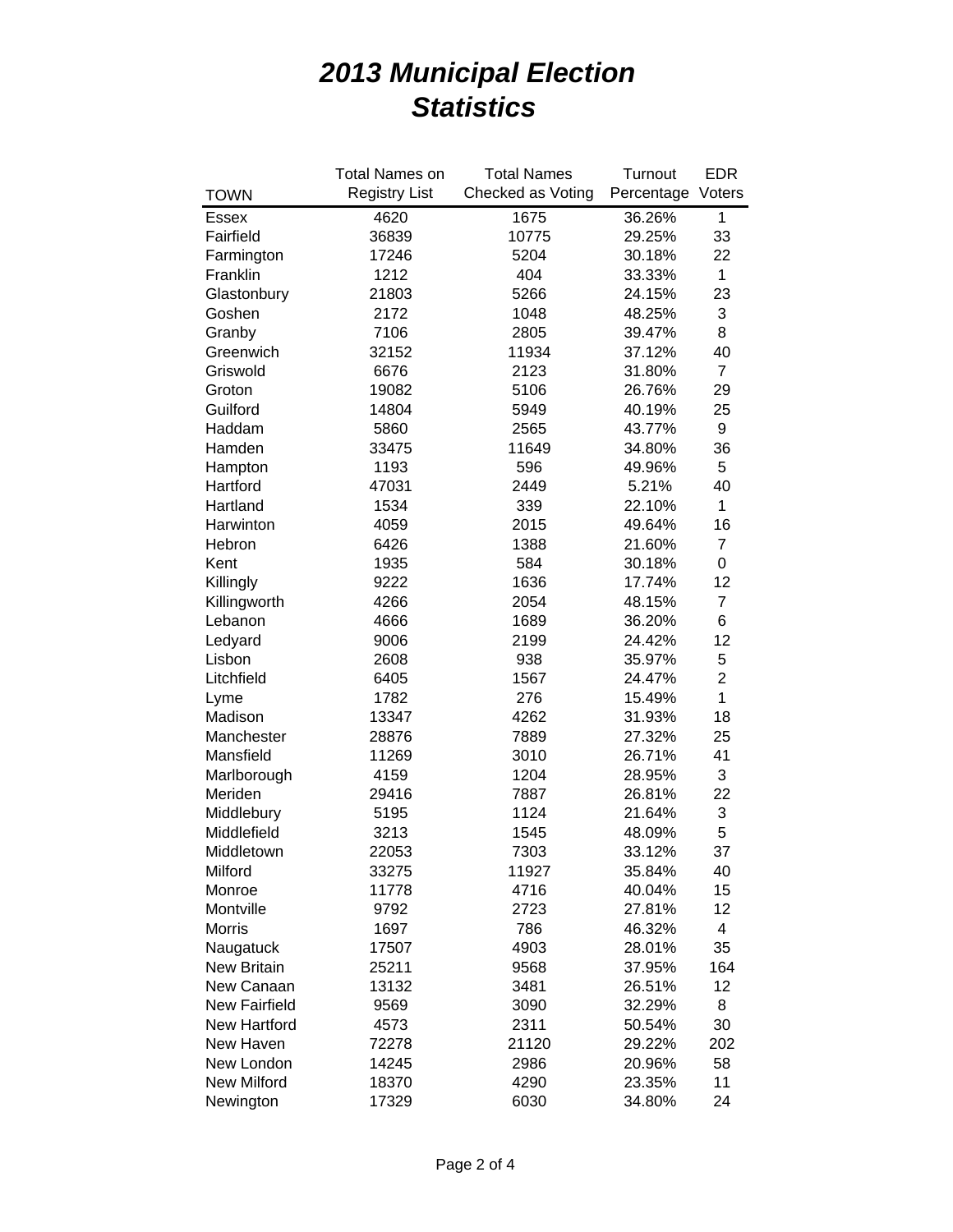|                            | <b>Total Names on</b> | <b>Total Names</b> | Turnout    | <b>EDR</b> |
|----------------------------|-----------------------|--------------------|------------|------------|
| <b>TOWN</b>                | <b>Registry List</b>  | Checked as Voting  | Percentage | Voters     |
| Newtown                    | 17346                 | 4438               | 25.59%     | 7          |
| Norfolk                    | 1131                  | 297                | 26.26%     | 0          |
| North Branford             | 8925<br>2781          |                    | 31.16%     | 10         |
| North Canaan               | 440<br>1968           |                    | 22.36%     | 5          |
| North Haven                | 15342                 | 4918               | 32.06%     | 10         |
| North Stonington           | 3778                  | 1584               | 41.93%     | 12         |
| Norwalk                    | 44407                 | 16781              | 37.79%     | 81         |
| Norwich                    | 19796                 | 4573               | 23.10%     | 23         |
| Old Lyme                   | 6068                  | 1591               | 26.22%     | 4          |
| Old Saybrook               | 7448                  | 1818               | 24.41%     | 5          |
| Orange                     | 10330                 | 5014               | 48.54%     | 40         |
| Oxford                     | 8552                  | 3225               | 37.71%     | 10         |
| Plainfield                 | 8652                  | 1070               | 12.37%     | 4          |
| Plainville                 | 10599                 | 2795               | 26.37%     | 7          |
| Plymouth                   | 7494                  | 2567               | 34.25%     | 12         |
| Pomfret                    | 2520                  | 1123               | 44.56%     | 4          |
| Portland                   | 5932                  | 1593               | 26.85%     | 1          |
| Preston                    | 3239                  | 907                | 28.00%     | 3          |
| Prospect                   | 6220                  | 2872               | 46.17%     | 13         |
| Putnam                     | 5159                  | 1785               | 34.60%     | 8          |
| Redding                    | 6987                  | 2694               | 38.56%     | 9          |
| Ridgefield                 | 16681                 | 4020               | 24.10%     | 11         |
| <b>Rocky Hill</b>          | 11563                 | 4030               | 34.85%     | 16         |
| Roxbury                    | 1695                  | 750                | 44.25%     | 3          |
| Salem                      | 2773                  | 1022               | 36.86%     | 8          |
| Salisbury                  | 2940                  | 1197               | 40.71%     | 15         |
| Scotland                   | 1107                  | 171                | 15.45%     | 0          |
| Seymour                    | 9518                  | 2825               | 29.68%     | 14         |
| Sharon                     | 1740                  | 983                | 56.49%     | 12         |
| Shelton                    | 23821                 | 8686               | 36.46%     | 30         |
| Sherman                    | 2600                  | 1275               | 49.04%     | 9          |
| Simsbury                   | 16096                 | 6403               | 39.78%     | 18         |
| Somers                     | 6384                  | 2273               | 35.60%     | 11         |
| South Windsor              | 15780                 | 5091               | 32.26%     | 22         |
|                            |                       |                    |            |            |
| Southbury                  | 13773                 | 5078<br>8749       | 36.87%     | 26<br>41   |
| Southington                | 25824                 |                    | 33.88%     | 12         |
| Sprague<br><b>Stafford</b> | 1732<br>7543          | 922                | 53.23%     |            |
|                            |                       | 3374               | 44.73%     | 20         |
| Stamford                   | 60604                 | 21441              | 35.38%     | 61         |
| Sterling                   | 2150                  | 811                | 37.72%     | 24         |
| Stonington                 | 12459                 | 4916               | 39.46%     | 25         |
| Stratford                  | 31877                 | 10556              | 33.11%     | 40         |
| Suffield                   | 8390                  | 3110               | 37.07%     | 15         |
| Thomaston                  | 4818                  | 2008               | 41.68%     | 9          |
| Thompson                   | 5321                  | 1817               | 34.15%     | 8          |
| Tolland                    | 9409                  | 3037               | 32.28%     | 5          |
| Torrington                 | 18985                 | 6531               | 34.40%     | 30         |